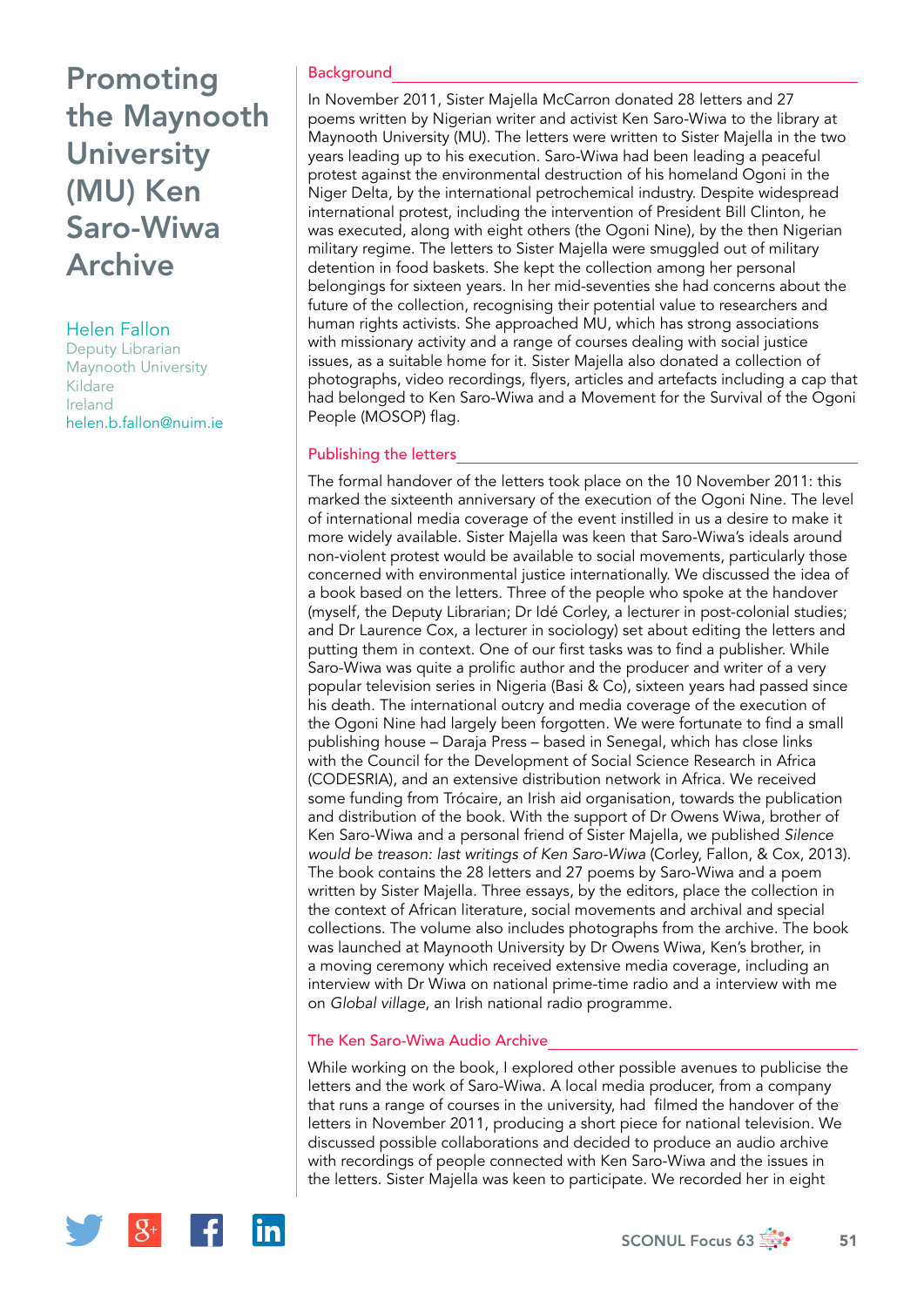## Promoting the Maynooth **University** (MU) Ken Saro-Wiwa Archive

thirty-minute recordings covering her childhood in rural Ireland, her decision to enter religious life, thirty years on mission in Nigeria, meeting and working with Ken Saro-Wiwa to highlight the issue of environmental destruction in the Niger Delta, her efforts internationally to save his life and the lives of his eight colleagues (the Ogoni Nine) and her subsequent work on peace and justice issues in Ireland. The three editors were also interviewed. Dr Owens Wiwa was interviewed during his visit to Maynooth University to launch *Silence would be treason: Last writings of Ken Saro-Wiwa*. His interview gives an insight into growing up in an extended family in the Niger Delta, his growing awareness of the environmental destruction of his homeland, his efforts to support his brother in peaceful protest and to save his life, his going into hiding and escaping to Canada and subsequent efforts to retrieve and identify the remains of the Ogoni Nine. Dr Wiwa also read two poems written by his brother and one of these recordings was subsequently broadcast on Irish national radio. The University of Ibadan, where Ken Saro-Wiwa studied has also broadcast a number of the recordings.

The audio archive is hosted in Sound Cloud and is freely accessible via the internet from https://www.maynoothuniversity.ie/library/collections/ken-sarowiwa-audio-archive

Plans are under way for the creation of the Digital Repository of Ireland (DRI) and once created it will host the archive.

#### Archival Literacy and the The Ken Saro-Wiwa letters

Quite a number Maynooth University programmes, particularly in the social sciences, have modules relating to topics such as environmental issues, social justice, community development, minority rights and development theories. I worked with the Professor of Adult Education to integrate the archive into a module on Development Theories on the BA in Community Studies. This is documented in an article we subsequently published (Fallon & Ryan, 2014).

#### Preservation and Conservation

The collection has been catalogued and the letters digitised. Preservation work has been carried out on items requiring attention. In 2012 Maynooth University completed a major extension to the Library. The Ken Saro-Wiwa archive is housed in the new Special Collections area, which provides custommade space for the accommodation, consultation and exhibition of collections, which conforms to best international standards. People can view the letters by appointment.

## Making the letters Available

In addition to producing the book and audio archive a number of smaller local initiatives to create awareness of the collection, have taken place. This is in keeping with Sister Majella's wishes and Maynooth University's strong commitment to engage with community in the widest sense of the word. The letters have been exhibited to mark events such as International Human Rights Day. Africa Day, Development Studies Week, the anniversary of the execution of the Ogoni Nine (November 10th 1995) and to coincide with conferences/ seminars which have a development studies/conflict resolution theme. I've presented and co-presented at a number of seminars, speaking about the letters and the audio archive and have also spoken to a local public library reading group, who selected *Silence Would be Treason: Last Writings of Ken Saro-Wiwa* as their reading club book in February 2014. Children from a local secondary school have visited the library, viewed the letters and discussed the issues surrounding the conflict in the Niger Delta in class.